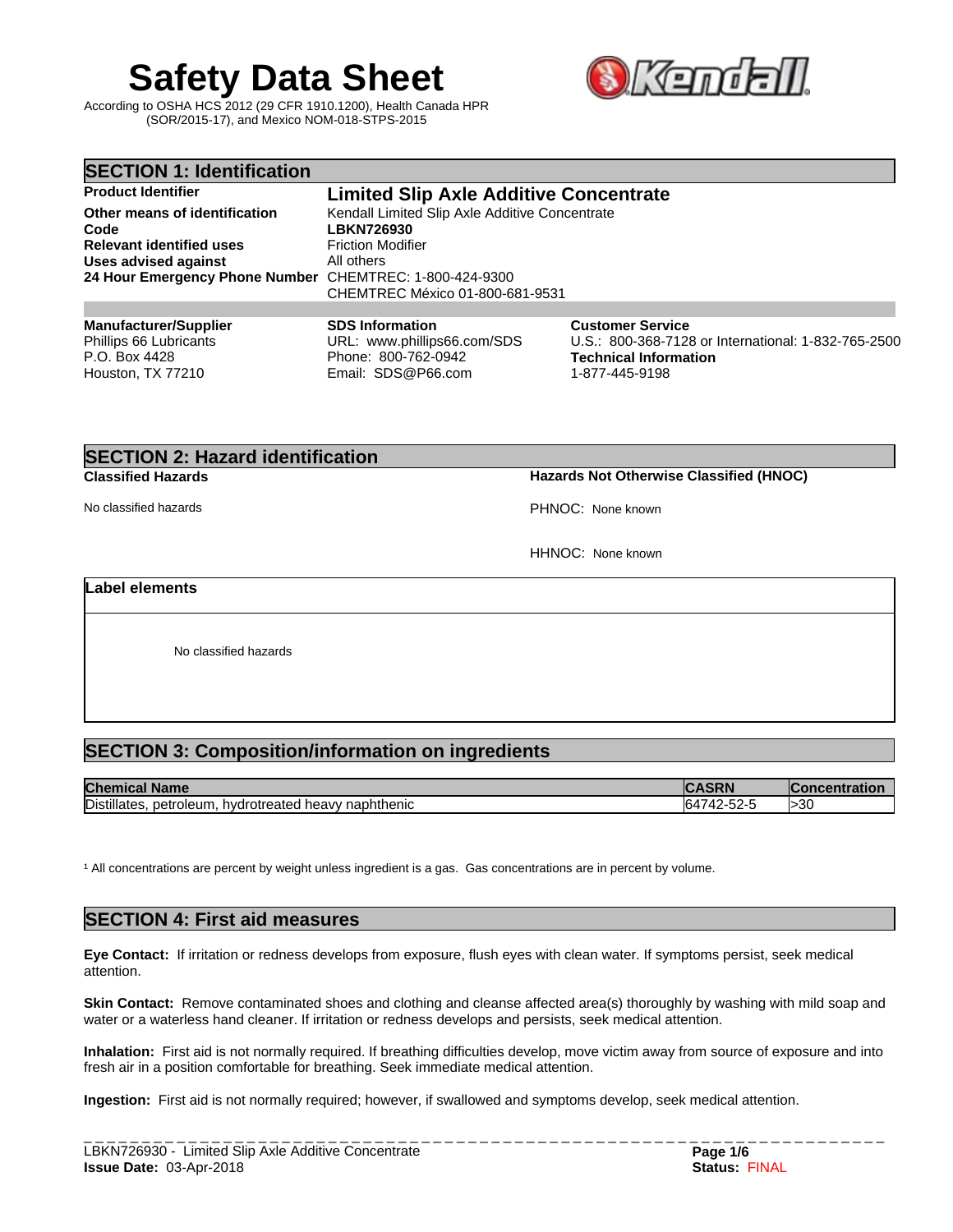**Most important symptoms and effects, both acute and delayed:** Inhalation of oil mists or vapors generated at elevated temperatures may cause respiratory irritation. Accidental ingestion can result in minor irritation of the digestive tract, nausea and diarrhea. Prolonged or repeated contact may dry skin and cause irritation

\_ \_ \_ \_ \_ \_ \_ \_ \_ \_ \_ \_ \_ \_ \_ \_ \_ \_ \_ \_ \_ \_ \_ \_ \_ \_ \_ \_ \_ \_ \_ \_ \_ \_ \_ \_ \_ \_ \_ \_ \_ \_ \_ \_ \_ \_ \_ \_ \_ \_ \_ \_ \_ \_ \_ \_ \_ \_ \_ \_ \_ \_ \_ \_ \_ \_ \_ \_ \_

**Notes to Physician:**Acute aspirations of large amounts of oil-laden material may produce a serious aspiration pneumonia. Patients who aspirate these oils should be followed for the development of long-term sequelae. Inhalation exposure to oil mists below current workplace exposure limits is unlikely to cause pulmonary abnormalities.

# **SECTION 5: Firefighting measures**

**NFPA 704: National Fire Protection Association** 

**Health:** 0 **Flammability:** 1 **Instability:** 0 0 = minimal hazard



 $1 =$  slight hazard 2 = moderate hazard 3 = severe hazard  $4 =$  extreme hazard

**Extinguishing Media:** Dry chemical, carbon dioxide, foam, or water spray is recommended. Water or foam may cause frothing of materials heated above 212°F / 100°C. Carbon dioxide can displace oxygen. Use caution when applying carbon dioxide in confined spaces. Simultaneous use of foam and water on the same surface is to be avoided as water destroys the foam.

#### **Specific hazards arising from the chemical**

**Unusual Fire & Explosion Hazards:** This material may burn, butwill not ignite readily. If container is not properly cooled, it can rupture in the heat of a fire.

**Hazardous Combustion Products:** Combustion may yield smoke, carbon monoxide, and other products of incomplete combustion. Oxides of sulfur, nitrogen or phosphorus may also be formed.

**Special protective actions for fire-fighters:** For fires beyond the initial stage, emergency responders in the immediate hazard area should wear protective clothing. When the potential chemical hazard is unknown, in enclosed or confined spaces, a self contained breathing apparatus should be worn. In addition, wear other appropriate protective equipment as conditions warrant (see Section 8). Isolate the hazard area and deny entry to unnecessary and unprotected personnel. Stop spill/release if it can be done safely. Move undamaged containers from immediate hazard area if it can be done safely. Water spray may be useful in minimizing or dispersing vapors and to protect personnel. Cool equipment exposed to fire with water, if it can be done safely. Avoid spreading burning liquid with water used for cooling purposes.

## **See Section 9 for Flammable Properties including Flash Point and Flammable (Explosive) Limits**

# **SECTION 6: Accidental release measures**

**Personal precautions, protective equipment and emergency procedures:** This material may burn, butwill not ignite readily. Keep all sources of ignition away from spill/release. Stay upwind and away from spill/release. Avoid direct contact with material. For large spillages, notify persons down wind of the spill/release, isolate immediate hazard area and keep unauthorized personnel out. Wear appropriate protective equipment, including respiratory protection, as conditions warrant (see Section 8). See Sections 2 and 7 for additional information on hazards and precautionary measures.

**Environmental Precautions:** Stop and contain spill/release if it can be done safely. Prevent spilled material from entering sewers, storm drains, other unauthorized drainage systems, and natural waterways. Use water sparingly to minimize environmental contamination and reduce disposal requirements. If spill occurs on water notify appropriate authorities and advise shipping of any hazard. Spills into or upon navigable waters, the contiguous zone, or adjoining shorelines that cause a sheen or discoloration on the surface of the water, may require notification of the National Response Center (phone number 800-424-8802).

**Methods and material for containment and cleaning up:** Notify relevant authorities in accordance with all applicable regulations. Immediate cleanup of any spill is recommended. Dike far ahead of spill for later recovery or disposal. Absorb spill with inert material such as sand or vermiculite, and place in suitable container for disposal. If spilled on water remove with appropriate methods (e.g. skimming, booms or absorbents). In case of soil contamination, remove contaminated soil for remediation or disposal, in accordance with local regulations.

Recommended measures are based on the most likely spillage scenarios for this material; however local conditions and regulations may influence or limit the choice of appropriate actions to be taken. See Section 13 for information on appropriate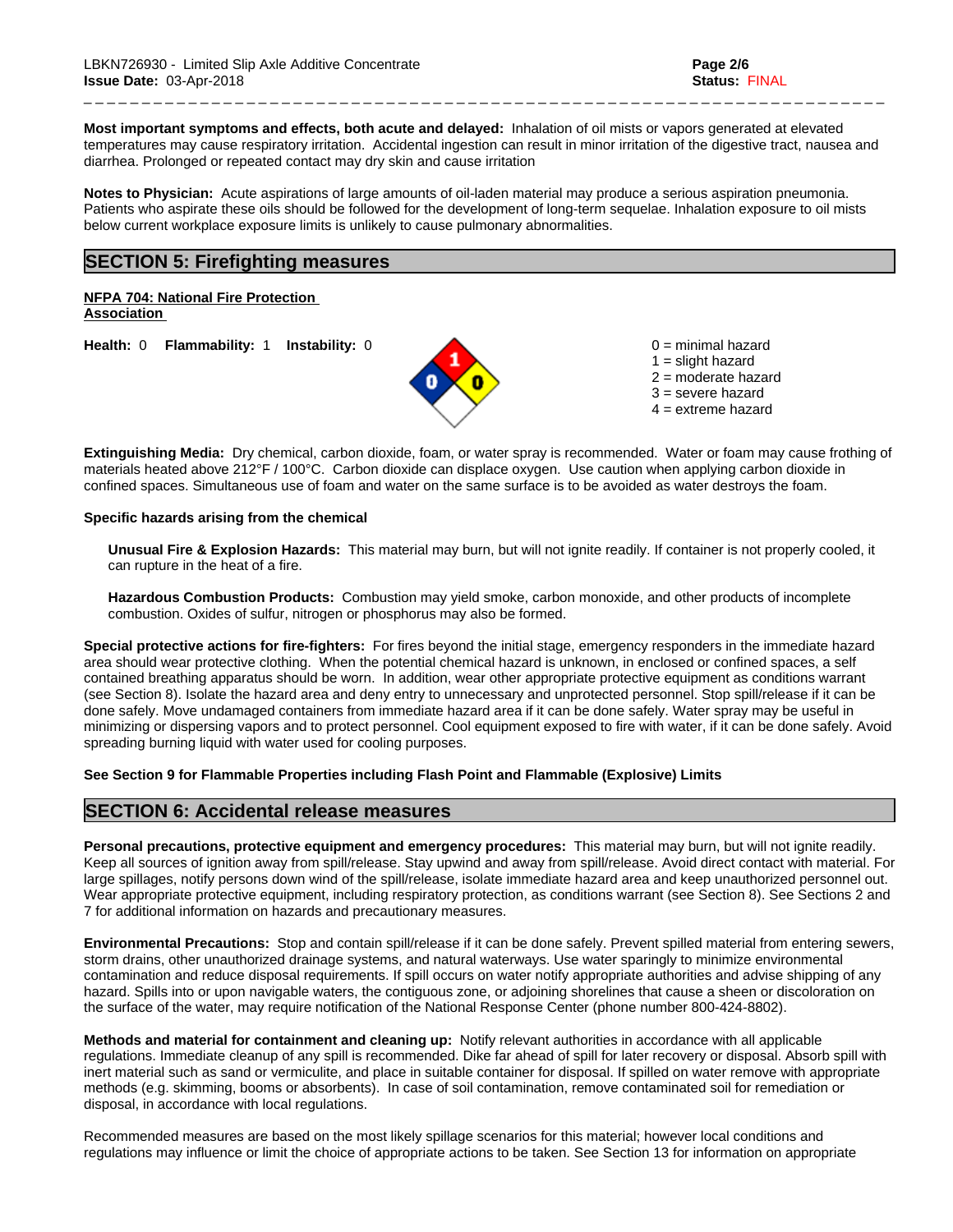disposal.

# **SECTION 7: Handling and storage**

**Precautions for safe handling:** Keep away from flames and hot surfaces. Wash thoroughly after handling. Use good personal hygiene practices and wear appropriate personal protective equipment (see section 8). Spills will produce very slippery surfaces. Do not enter confined spaces such as tanks or pits without following proper entry procedures such as ASTM D-4276 and 29CFR 1910.146. Do not wear contaminated clothing or shoes.

\_ \_ \_ \_ \_ \_ \_ \_ \_ \_ \_ \_ \_ \_ \_ \_ \_ \_ \_ \_ \_ \_ \_ \_ \_ \_ \_ \_ \_ \_ \_ \_ \_ \_ \_ \_ \_ \_ \_ \_ \_ \_ \_ \_ \_ \_ \_ \_ \_ \_ \_ \_ \_ \_ \_ \_ \_ \_ \_ \_ \_ \_ \_ \_ \_ \_ \_ \_ \_

**Conditions for safe storage:**Keep container(s) tightly closed and properly labeled. Use and store this material in cool, dry, well-ventilated area away from heat and all sources of ignition. Store only in approved containers. Keep away from any incompatible material (see Section 10). Protect container(s) against physical damage.

"Empty" containers retain residue and may be dangerous.Do not pressurize, cut, weld, braze, solder, drill, grind, or expose such containers to heat, flame, sparks, or other sources of ignition. They may explode and cause injury or death."Empty" drums should be completely drained, properly bunged, and promptly shipped to the supplier or a drum reconditioner. All containers should be disposed of in an environmentally safe manner and in accordance with governmental regulations. Before working on or in tanks which contain or have contained this material, refer to OSHA regulations, ANSI Z49.1, and other references pertaining to cleaning, repairing, welding, or other contemplated operations.

# **SECTION 8: Exposure controls/personal protection**

#### **Occupational exposure limits**

The following constituents are the only constituents of the product which have a PEL, TLV or other recommended exposure limit. At this time, the other constituents have no known exposure limits.

| <b>Chemical Name</b>    | <b>ACGIH</b>              | OSHA    | Mexico | <b>Phillips 66</b> |
|-------------------------|---------------------------|---------|--------|--------------------|
| Distillates, petroleum, | TWA: 5mq/m <sup>3</sup>   | $- - -$ | ---    | $- - -$            |
| hydrotreated heavy      | STEL: $10 \text{ mg/m}^3$ |         |        |                    |
| <b>Inaphthenic</b>      | as Oil Mist, if Generated |         |        |                    |

Note: State, local or other agencies or advisory groups may have established more stringent limits. Consult an industrial **hygienist or similar professional, or your local agencies, for further information.**

# **Biological occupational exposure limits**

Note: This product, as supplied, does not contain any hazardous materials with occupational exposure limits established **by the region specific regulatory bodies**

**Engineering controls:** If current ventilation practices are not adequate to maintain airborne concentrations below the established exposure limits, additional engineering controls may be required.

**Eye/Face Protection:** The use of eye/face protection is not normally required; however, good industrial hygiene practice suggests the use of eye protection that meets or exceeds ANSI Z.87.1 whenever working with chemicals.

**Skin/Hand Protection:** The use of skin protection is not normally required; however, good industrial hygiene practice suggests the use of gloves or other appropriate skin protection whenever working with chemicals. Suggested protective materials: Nitrile rubber

**Respiratory Protection:** Where there is potential for airborne exposure above the exposure limit a NIOSH certified air purifying respirator equipped with R or P95 filters may be used.

A respiratory protection program that meets or is equivalent to OSHA 29 CFR 1910.134 and ANSI Z88.2 should be followed whenever workplace conditions warrant a respirator's use. Air purifying respirators provide limited protection and cannot be used in atmospheres that exceed the maximum use concentration (as directed by regulation or the manufacturer's instructions), in oxygen deficient (less than 19.5 percent oxygen) situations, or under conditions that are immediately dangerous to life and health (IDLH).

Suggestions provided in this section for exposure control and specific types of protective equipment are based on readily available information. Users should consult with the specific manufacturer to confirm the performance of their protective **equipment. Specific situations may require consultation with industrial hygiene, safety, or engineering professionals.**

# **SECTION 9: Physical and chemical properties**

 **Note:** Unless otherwise stated, values are determined at 20°C (68°F) and 760 mm Hg (1 atm). Data represent typical values and are not intended to be specifications.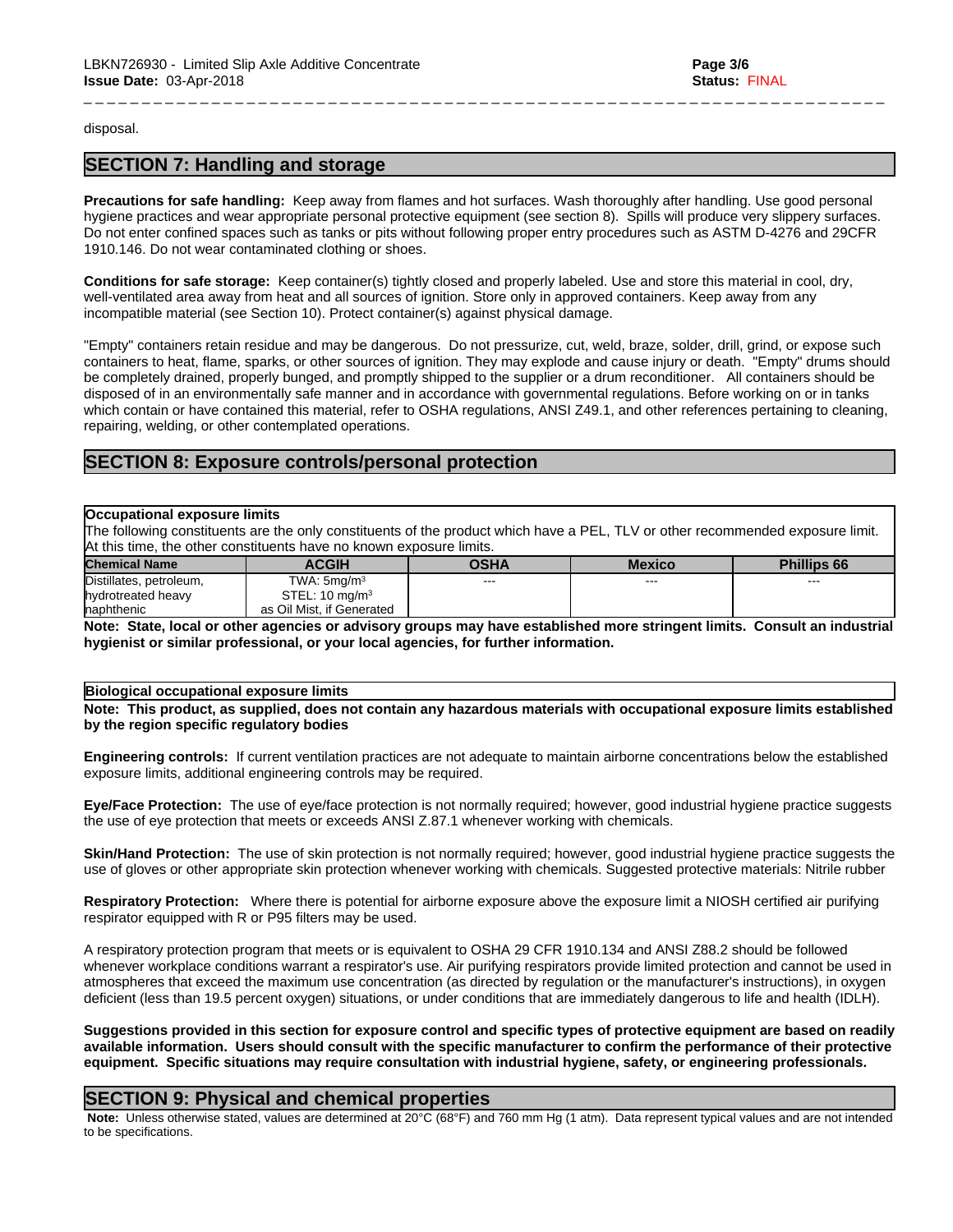**Appearance:** Brown **Flash Point:** 300 °F / 149 °C **Odor:** Petroleum **Initial Boiling Point/Range:** No data **Odor Threshold:** No data **Odor Threshold:** No data **Vapor Pressure:** <1 mm Hg **pH:** Not applicable **Partition Coefficient (n-octa Vapor Density (air=1):** >1 **Melting/Freezing Point:** No data **Upper Explosive Limits (vol% in air):** No data **Auto-ignition Temperature:** No data **Lower Explosive Limits (vol% in air):** No data **Decomposition Temperature:** No data **Particle Size:** Not applicable **Bulk Density:** 7.6 lbs/gal **Percent Volatile:** Negligible **Viscosity:** 8.2 - 10.2 cSt @ 100°C **Flammability (solid, gas):** Not applicable **Solubility in Water:** Negligible

**Physical Form:** Liquid **Test Method:** Cleveland Open Cup (COC), ASTM D92 **Odor:** Petroleum **Contract Cup (COC), ASTM D92 Partition Coefficient (n-octanol/water) (Kow):** No data **Evaporation Rate (nBuAc=1):** No data **Specific Gravity (water=1):** 0.912 @ 60ºF (15.6ºC)

\_ \_ \_ \_ \_ \_ \_ \_ \_ \_ \_ \_ \_ \_ \_ \_ \_ \_ \_ \_ \_ \_ \_ \_ \_ \_ \_ \_ \_ \_ \_ \_ \_ \_ \_ \_ \_ \_ \_ \_ \_ \_ \_ \_ \_ \_ \_ \_ \_ \_ \_ \_ \_ \_ \_ \_ \_ \_ \_ \_ \_ \_ \_ \_ \_ \_ \_ \_ \_

# **SECTION 10: Stability and reactivity**

**Reactivity:** Not chemically reactive.

**Chemical stability:** Stable under normal ambient and anticipated conditions of use.

**Possibility of hazardous reactions:** Hazardous reactions not anticipated.

**Conditions to avoid:** Extended exposure to high temperatures can cause decomposition. Avoid all possible sources of ignition.

**Incompatible materials:** Avoid contact with strong oxidizing agents and strong reducing agents.

**Hazardous decomposition products:** Not anticipated under normal conditions of use.

# **SECTION 11: Toxicological information**

#### **Information on Toxicological Effects**

#### **Substance / Mixture**

| <b>Acute Toxicity</b> | <b>Hazard</b>          | <b>Additional Information</b> | <b>ILC50/LD50 Data</b>    |
|-----------------------|------------------------|-------------------------------|---------------------------|
|                       |                        |                               |                           |
| <b>Inhalation</b>     | Unlikely to be harmful |                               | >5 mg/L (mist, estimated) |
|                       |                        |                               |                           |
| Dermal                | Unlikely to be harmful |                               | > 2 g/kg (estimated)      |
|                       |                        |                               |                           |
| Oral                  | Unlikely to be harmful |                               | > 5 g/kg (estimated)      |
|                       |                        |                               |                           |

**Likely Routes of Exposure:** Inhalation, eye contact, skin contact

**Aspiration Hazard:** Not expected to be an aspiration hazard

**Skin Corrosion/Irritation:** Not expected to be irritating. Repeated exposure may cause skin dryness or cracking.

**Serious Eye Damage/Irritation:** Not expected to be irritating.

**Skin Sensitization:** No information available on the mixture, however none of the components have been classified for skin sensitization (or are below the concentration threshold for classification).

**Respiratory Sensitization:** No information available.

**Specific Target Organ Toxicity (Single Exposure):** No information available on the mixture, however none of the components have been classified for target organ toxicity (or are below the concentration threshold for classification).

**Specific Target Organ Toxicity (Repeated Exposure):** No information available on the mixture, however none of the components have been classified for target organ toxicity (or are below the concentration threshold for classification).

**Carcinogenicity:** No information available on the mixture, however none of the components have been classified for carcinogenicity (or are below the concentration threshold for classification).

**Germ Cell Mutagenicity:** No information available on the mixture, however none of the components have been classified for germ cell mutagenicity (or are below the concentration threshold for classification).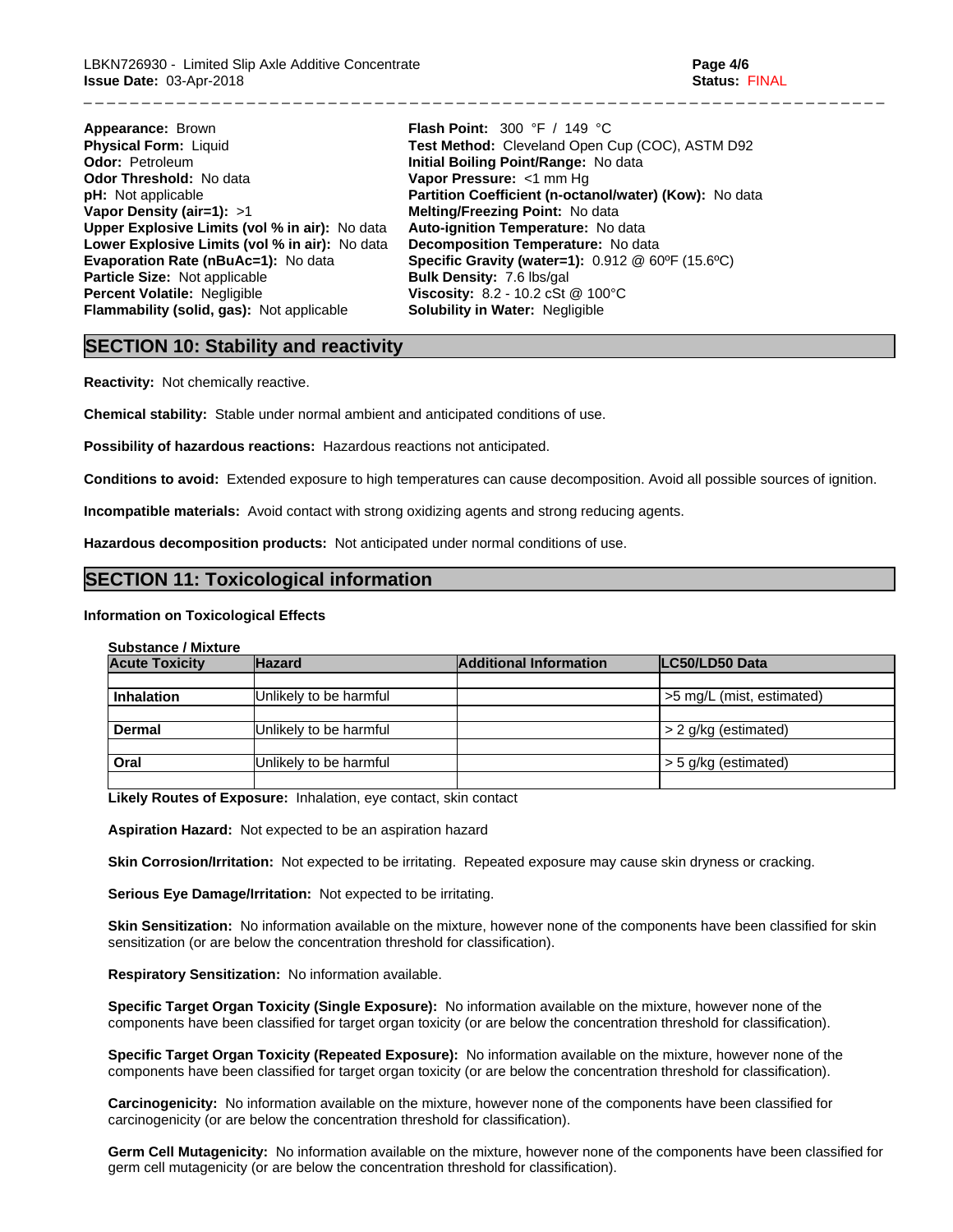**Reproductive Toxicity:** No information available on the mixture, however none of the components have been classified for reproductive toxicity (or are below the concentration threshold for classification).

\_ \_ \_ \_ \_ \_ \_ \_ \_ \_ \_ \_ \_ \_ \_ \_ \_ \_ \_ \_ \_ \_ \_ \_ \_ \_ \_ \_ \_ \_ \_ \_ \_ \_ \_ \_ \_ \_ \_ \_ \_ \_ \_ \_ \_ \_ \_ \_ \_ \_ \_ \_ \_ \_ \_ \_ \_ \_ \_ \_ \_ \_ \_ \_ \_ \_ \_ \_ \_

# **Information on Toxicological Effects of Components**

#### **Distillates, petroleum, hydrotreated heavy naphthenic**

*Carcinogenicity:* This oil has been highly refined by a variety of processes to reduce aromatics and improve performance characteristics. It meets the IP-346 criteria of less than 3 percent PAH's and isnot considered a carcinogen by the International Agency for Research on Cancer.

# **SECTION 12: Ecological information**

# **GHS Classification:**

# **No classified hazards**

**Toxicity:** All acute aquatic toxicity studies on samples of lubricant base oils show acute toxicity values greater than 100 mg/L for invertebrates, algae and fish. These tests were carried out on water accommodated fractions and the results are consistent with the predicted aquatic toxicity of these substances based on their hydrocarbon compositions.

**Persistence and Degradability:** The hydrocarbons in this material are not readily biodegradable, but since they can be degraded by microorganisms, they are regarded as inherently biodegradable.

**Bioaccumulative Potential:** Log Kow values measured for the hydrocarbon components of this material are greater than 5.3, and therefore regarded as having the potential to bioaccumulate. In practice, metabolic processes may reduce bioconcentration.

**Mobility in Soil:** Volatilization to air is not expected to be a significant fate process due to the low vapor pressure of this material. In water, base oils will float and spread over the surface at a rate dependent upon viscosity. There will be significant removal of hydrocarbons from the water by sediment adsorption. In soil and sediment, hydrocarbon components will show low mobility with adsorption to sediments being the predominant physical process. The main fate process is expected to be slow biodegradation of the hydrocarbon constituents in soil and sediment.

#### **Other adverse effects:** None anticipated.

# **SECTION 13: Disposal considerations**

The generator of a waste is always responsible for making proper hazardous waste determinations and needs to consider state and local requirements in addition to federal regulations. This material, if discarded as produced, would not be a federally regulated RCRA "listed" hazardous waste and is not believed to exhibit characteristics of hazardous waste. See Sections 7 and 8 for information on handling, storage and personal protection and Section 9 for physical/chemical properties. It is possible that the material as produced contains constituents which are not required to be listed in the SDS but could affect the hazardous waste determination. Additionally, use which results in chemical or physical change of this material could subject it to regulation as a hazardous waste.This material under most intended uses would become "Used Oil" due to contamination by physical or chemical impurities. Whenever possible, Recycle used oil in accordance with applicable federal and state or local regulations. Container contents should be completely used and containers should be emptied prior to discard.

# **SECTION 14: Transport information**

## **U.S. Department of Transportation (DOT)**

**UN Number:** Not regulated **UN proper shipping name:** None **Transport hazard class(es):** None **Packing Group:** None **Environmental Hazards:** This product does not meet the DOT/UN/IMDG/IMO criteria of a marine pollutant **Special precautions for user:** If shipped by land in a packaging having a capacity of 3,500 gallons or more, the provisions of 49 CFR, Part 130 apply. (Contains oil) **Transport in bulk according to Annex II of MARPOL 73/78 and the IBC Code:** Not applicable

# **SECTION 15: Regulatory information**

## **CERCLA/SARA - Section 302 Extremely Hazardous Substances and TPQs (in pounds)**

This material does not contain any chemicals subject to the reporting requirements of SARA 302 and 40 CFR 372.